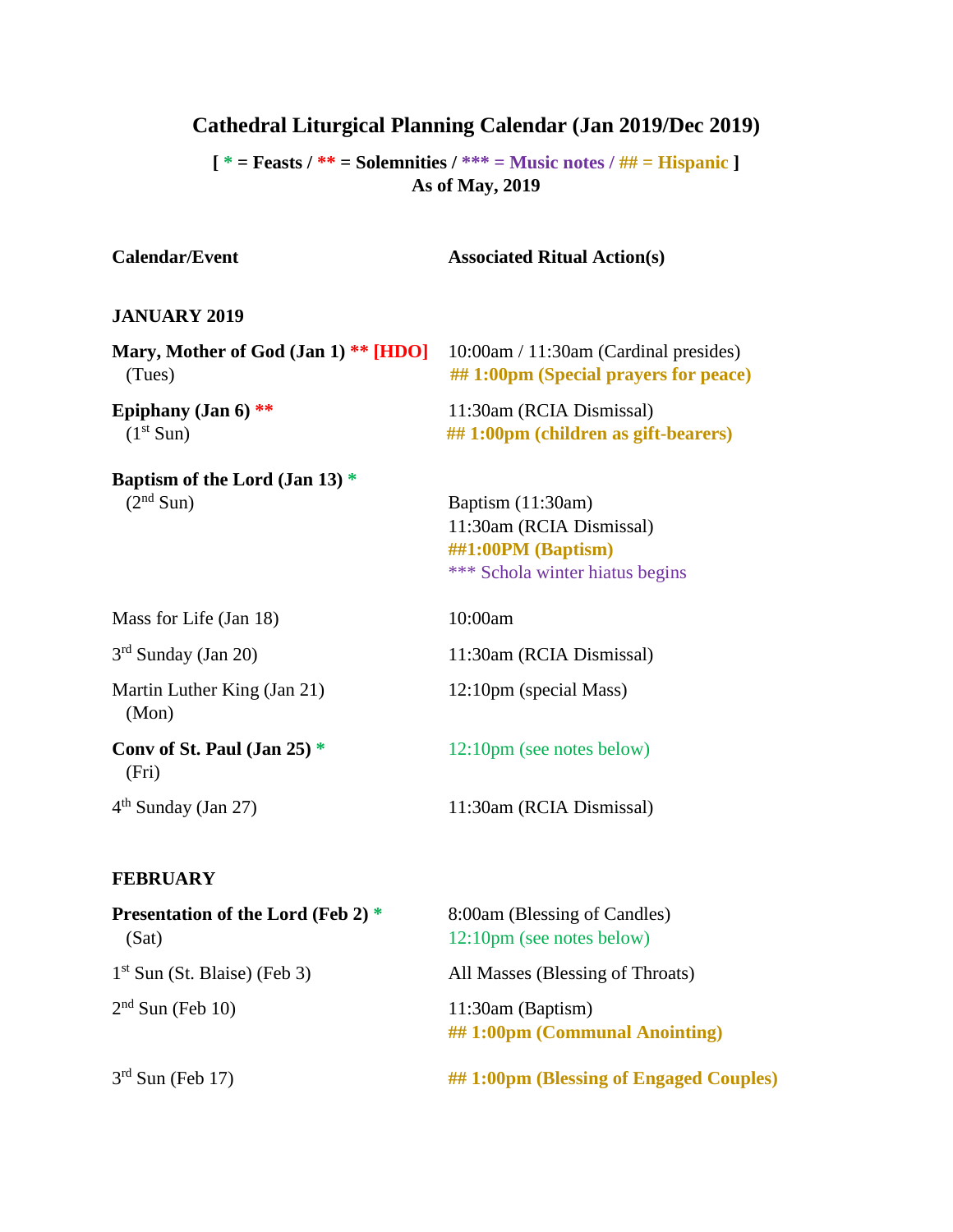**Chair of St. Peter (Feb 22)** \* 12:10pm (see notes below) (Fri)  $4^{\text{th}}$  Sun (Feb 24)

#### **MARCH**

Ash Wednesday (Mar 6) Distribution of Ashes (all Masses) **12:10pm (Episcopal Mass)** \*\*\* Schola Cantorum Resumes Friday (Mar 8) 6pm Stations of the Cross 1 st Sun/Lent (Mar 10) Friday (Mar 15) 6pm Stations of the Cross  $2<sup>nd</sup> Sun/Lent (Mar 17)$ 11:30am (RCIA Dismissal) **St. Joseph (Mar 19)** \* 12:10pm (see notes below) (Tue) Friday (Mar 22) 6pm Stations of the Cross  $3<sup>rd</sup> Sun/Lent (Mar 24)$ 11:30am (RCIA  $1<sup>st</sup>$  Scrutiny) **Annunciation (Mar 25) \*\* [HDO]** 12:10pm and 5:30pm (see notes) (Mon) Friday (Mar 29) 6pm Stations of the Cross  $4<sup>th</sup> Sun/Lent (Mar 31)$ 11:30am (RCIA  $2<sup>nd</sup>$  Scrutiny) (Laetare)

### **APRIL**

Friday (Apr 5) 6pm Stations of the Cross  $5<sup>th</sup> Sun/Lent (Apr 7)$ 

11:30am (RCIA 3<sup>rd</sup> Scrutiny) Friday (Apr 12) 6pm Stations of the Cross **Palm Sunday (Apr 14)** All Masses (Blessing of Palms) **9:45am (Episcopal Mass) ##1:00pm (Episcopal Mass, Bishop Dorsonville presides)**

**Chrism Mass (Apr 15) 7:00pm (Episcopal Mass)**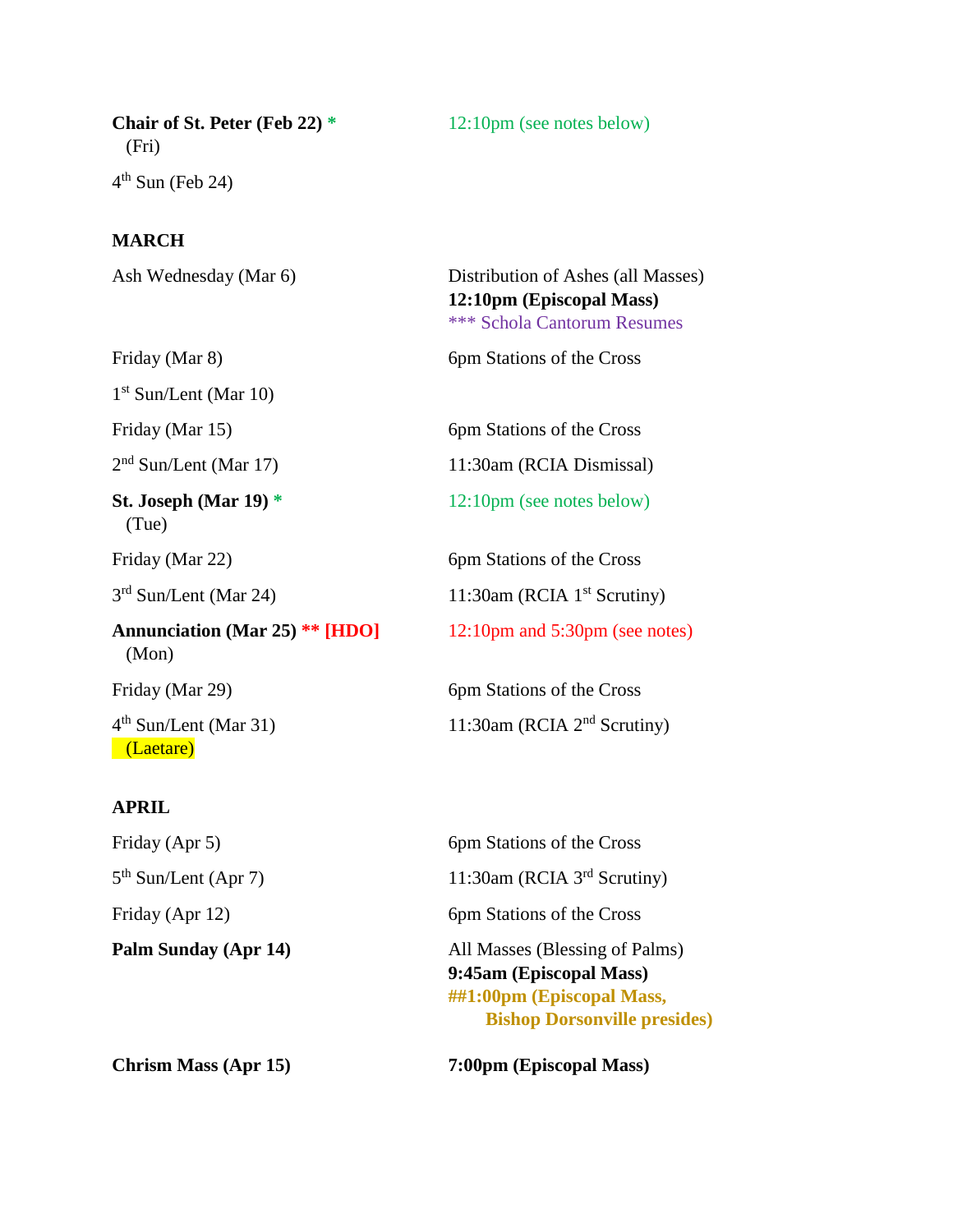| Penance Service (Apr 16)<br>(Tue)      | 12:10 <sub>pm</sub>                                                                                                                                                                                          |
|----------------------------------------|--------------------------------------------------------------------------------------------------------------------------------------------------------------------------------------------------------------|
| Tenebrae (Apr 17)<br>(Wed)             | 7:30 <sub>pm</sub>                                                                                                                                                                                           |
| <b>Holy Thursday (Apr 18)</b>          | 12:10 <sub>pm</sub><br>5:30pm (Episcopal Mass)                                                                                                                                                               |
| Good Friday (Apr 19)                   | 12:00pm (Seven Words)<br>1:00pm (Episcopal Liturgy)<br>##4:00pm (Episcopal Liturgy,<br><b>Bishop Dorsonville presides/procession to St.</b><br><b>Francis Chapel)</b><br><b>7:00pm Stations of the Cross</b> |
| Easter Vigil (Apr 20) $**$             | 8:00pm (Episcopal Mass)<br><b>RCIA Sacraments of Initiation</b>                                                                                                                                              |
| Easter (Apr 21)                        | 10:00am (Episcopal Mass)<br>All Masses (Sprinkling Rite during season)                                                                                                                                       |
| St. Mark (Apr 25)                      | [not celebrated this year]                                                                                                                                                                                   |
| Easter Octave (Apr 28)<br>Divine Mercy | $11:30$ am/ $1:00$ pm (Incense)                                                                                                                                                                              |

# **MAY**

| St. Philip and James (May 3) $*$<br>(Fri) | 12:10pm (see notes below)                                                 |
|-------------------------------------------|---------------------------------------------------------------------------|
| $1st$ Sun (May 5)                         |                                                                           |
| $2nd$ Sun (May 12)<br>Mothers' Day        | 11:30am (Baptism and First Eucharist)<br>All Masses (Blessing of Mothers) |
| <b>St. Matthias (May 14)</b><br>(Tue)     | 12:10pm (see notes below)                                                 |
| Visitation of BVM (May 31) $*$<br>(Fri)   | 12:10pm (see notes below)                                                 |

## **JUNE**

1<sup>st</sup> Sun Ascension (Jun 2)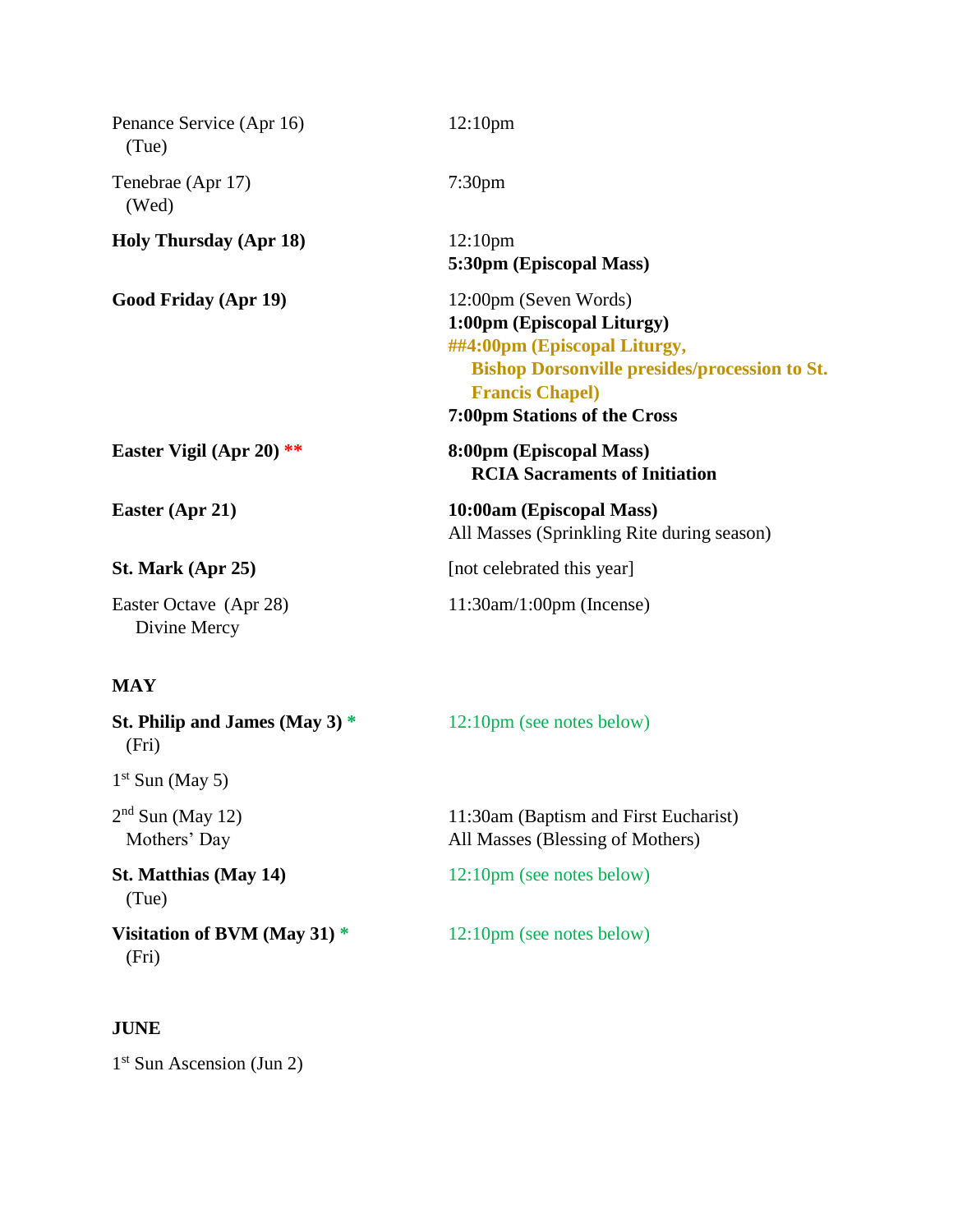| Saturday, Jun 8                             | 10:00am Transitional Diaconate Ordination                                                                                                              |
|---------------------------------------------|--------------------------------------------------------------------------------------------------------------------------------------------------------|
| 2 <sup>nd</sup> Sun Pentecost (Jun 9)       | 11:30am (Baptism)<br>$11:30$ am/ $1:00$ pm (Incense)<br>3:00pm (Adult Confirmation; Episcopal Mass)                                                    |
| 3rd Sun Trinity (Jun 16)<br>Father's Day    | $11:30$ am/ $1:00$ pm (Incense)<br>All Masses (Blessing of Fathers)<br>##1:00pm (Episcopal Mass<br><b>Bishop Dorsonville presiding -- Confirmation</b> |
| Saturday (Jun 8)                            | 10:00am (Transitional Diaconate Ordination)                                                                                                            |
| 4 <sup>th</sup> Sun Corpus Christi (Jun 23) | ##1:00pm (First Communion)<br>2:00pm (Outdoor procession)<br>*** Schola summer absence begins                                                          |
| St. John the Baptist (Jun 24) **<br>(Mon)   | 12:10pm and 5:30pm (see notes below)                                                                                                                   |
| Sacred Heart (Jun 28)**<br>(Fri)            | 12:10pm and 5:30pm (see notes below)                                                                                                                   |
| Sts. Peter and Paul (Jun 29) **<br>(Sat)    | 12:10pm and 5:30pm (see notes below)                                                                                                                   |
| <b>JULY</b>                                 |                                                                                                                                                        |
| <b>Independence Day (Jul 4)</b><br>(Thu)    | 10:00am                                                                                                                                                |
| $2nd$ Sun (Jul 14)                          | 11:30am (Archbishop's pallium) w/ Nuncio                                                                                                               |
| <b>AUGUST</b>                               |                                                                                                                                                        |
| Transfiguration (Aug $6$ ) *<br>(Tue)       | 12:10pm (see notes below)                                                                                                                              |
| St. Lawrence (Aug 10) $*$<br>(Sat)          | 12:10pm (see notes below)                                                                                                                              |
| $2nd$ Sun (Aug 11)                          | 11:30 (Baptism)                                                                                                                                        |
| $3rd$ Sun (Aug 18)                          | ##1:00pm (Blessing of Quinceaneras)                                                                                                                    |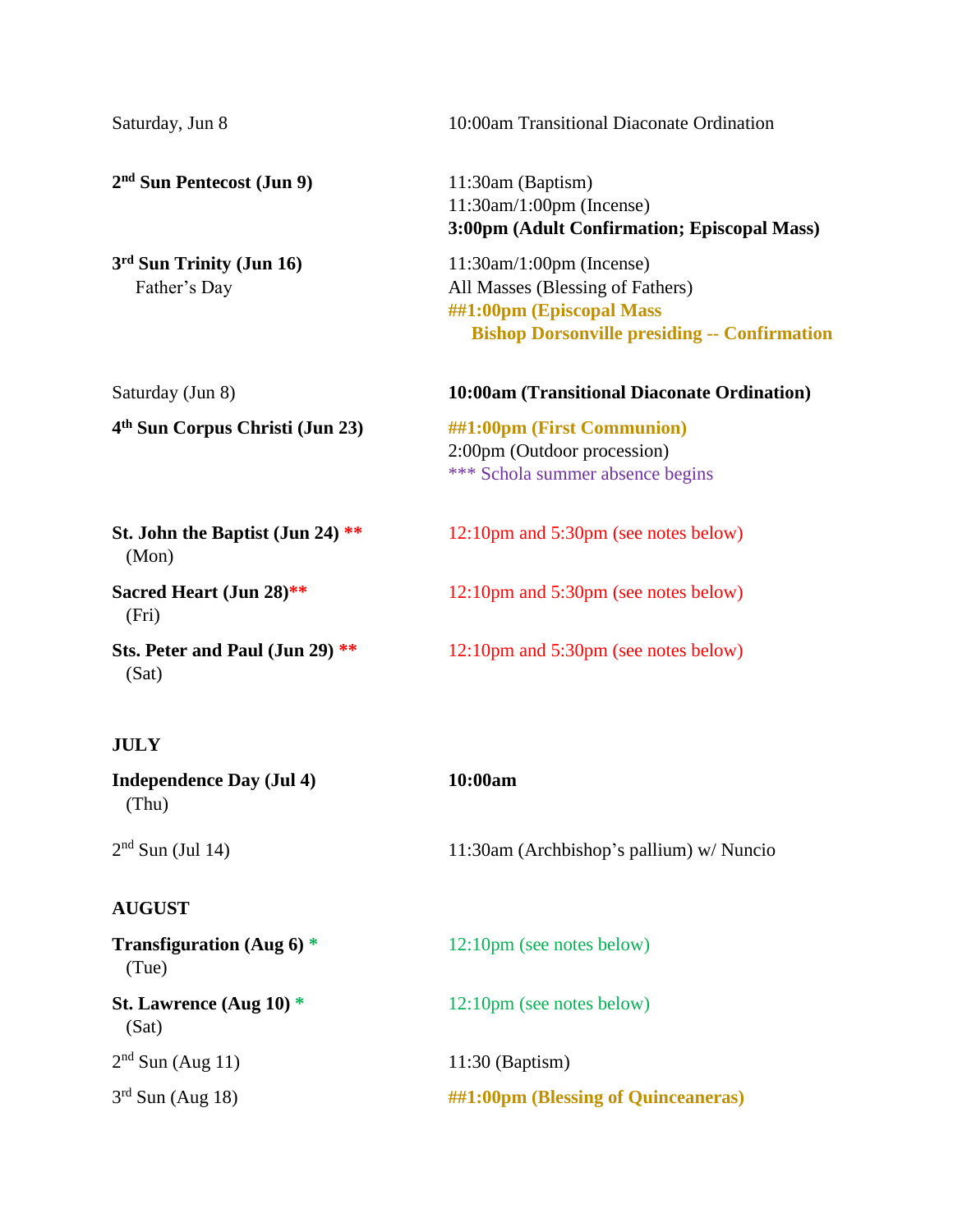**Assumption (Aug 15)\*\* [HDO]** 5:30pm (see notes)

**St. Bartholomew (Aug 24)**  $*$  12:10pm (see notes below) (Sat)

# **12:10pm (Episcopal Mass) ???**

#### **SEPTEMBER**

 $1<sup>st</sup>$  Sun (Sep 1) **##1:00pm (Blessing of Quinceaneras)** Labor Day (Sep 2) 12:10pm (Special script/readings) (Mon) Mother Theresa (Sep 5) 12:10pm (special intercessions) (Wed) **Birth of BVM (Sep 8)** \* (omitted this year)  $2<sup>nd</sup>$  Sun (Sep 8) 11:30am (Baptism) \*\*\* Schola returns **Exaltation of Cross (Sep 14)** \* 12:10pm (see notes below) (Sat)  $3<sup>rd</sup>$  Sun (Sep 16) 11:30am/1:00pm **St. Matthew (Sep 21)** \*\* 12:10pm and 5:30pm (see notes below) (Sat) **St. Matthew (Sep 22)** 11:30am/1:00pm (Incense) 4 th Sun **Archangels (Sep 29)** (omitted this year) 5<sup>th</sup> Sun

#### **OCTOBER**

**Red Mass (Oct 6)** 10:00am (**Episcopal Mass)** (1st Sun) **##1:00pm (Hispanic Heritage) ????**  $2<sup>nd</sup>$  Sun (Oct 13) ##1:00pm (Blessing of Married Couples) **St. Luke (Oct 18)** \* 12:10pm (see notes below) (Fri)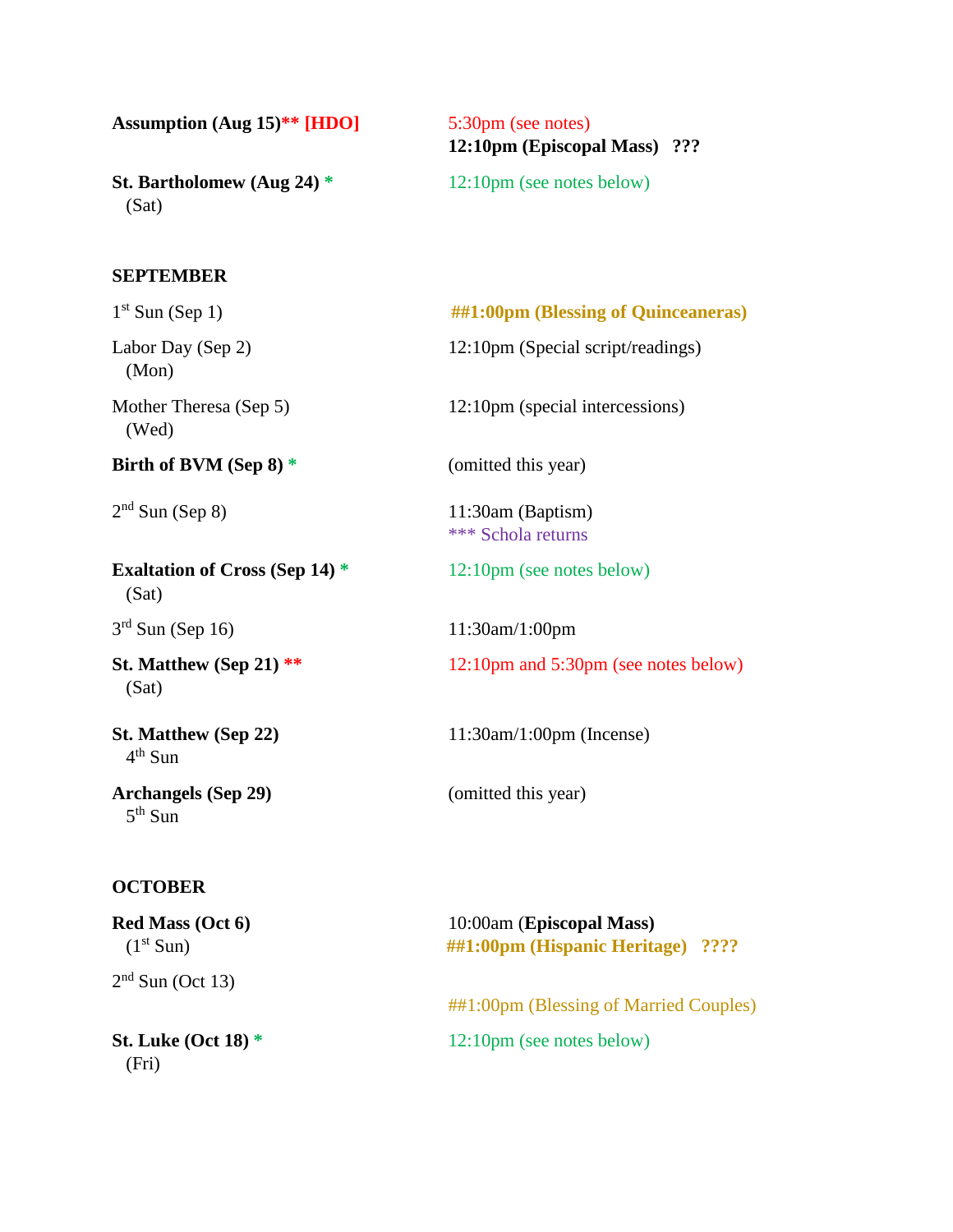| $3rd$ Sun (Oct 20) | 11:30am (Communal Anointing)              |
|--------------------|-------------------------------------------|
| $4th$ Sun (Oct 28) | 11:30am (White Mass – Episcopal Mass) ??? |
|                    | 5:30pm (RCIA Rite of Acceptance) ???      |

#### **NOVEMBER**

 $1<sup>st</sup>$  Sun (Nov 3)

**St. John Lateran (Nov 9)** \* 12:10pm (see notes) (Sat)  $2<sup>nd</sup>$  Sun (Nov 10)

 (Thu)  $3<sup>rd</sup>$  Sun (Nov 17)

#### **Christ the King (Nov 24) \*\*** 11:30am/1:00pm (Incense)

(Thu)

**St. Andrew (Nov 30)** \* 12:10pm (see notes below) (Sat)

#### **DECEMBER**

 $1<sup>st</sup>$  Sun (Dec 1) Advent I

**All Saints (Nov 1) \*\* [HDO]** 12:10pm and 5:30pm (see notes below) (Fri) **## 7:00pm Children's Litany of Saints**

All Souls (Nov 2) **12:10pm (Episcopal Mass) ???** (Sat) Blessing for Deceased Archbishops

> ## 1:00pm (Blessing of CCD children) 5:30pm (RCIA Dismissal) \*\*\*7:30pm (Concert of Remembrance)

11:30am (Baptism) **## 1:00pm (Baptism)** 5:30pm (RCIA Dismissal) ???

**Cathedral Dedication (Nov 14) \*\*** 12:10pm and 5:30pm (see notes below)

Volunteers Commissioning (All Masses) **## 1:00pm (Virgen de la Paz del Salvador)** 5:30pm (RCIA Dismissal) ???

5:30pm (RCIA Dismissal)

Thanksgiving (Nov 28) 10am (Special Mass bi-lingual)

Blessing of Advent Wreath (All Masses) 5:30pm (RCIA Dismissal)

World Aids Day (Dec 1)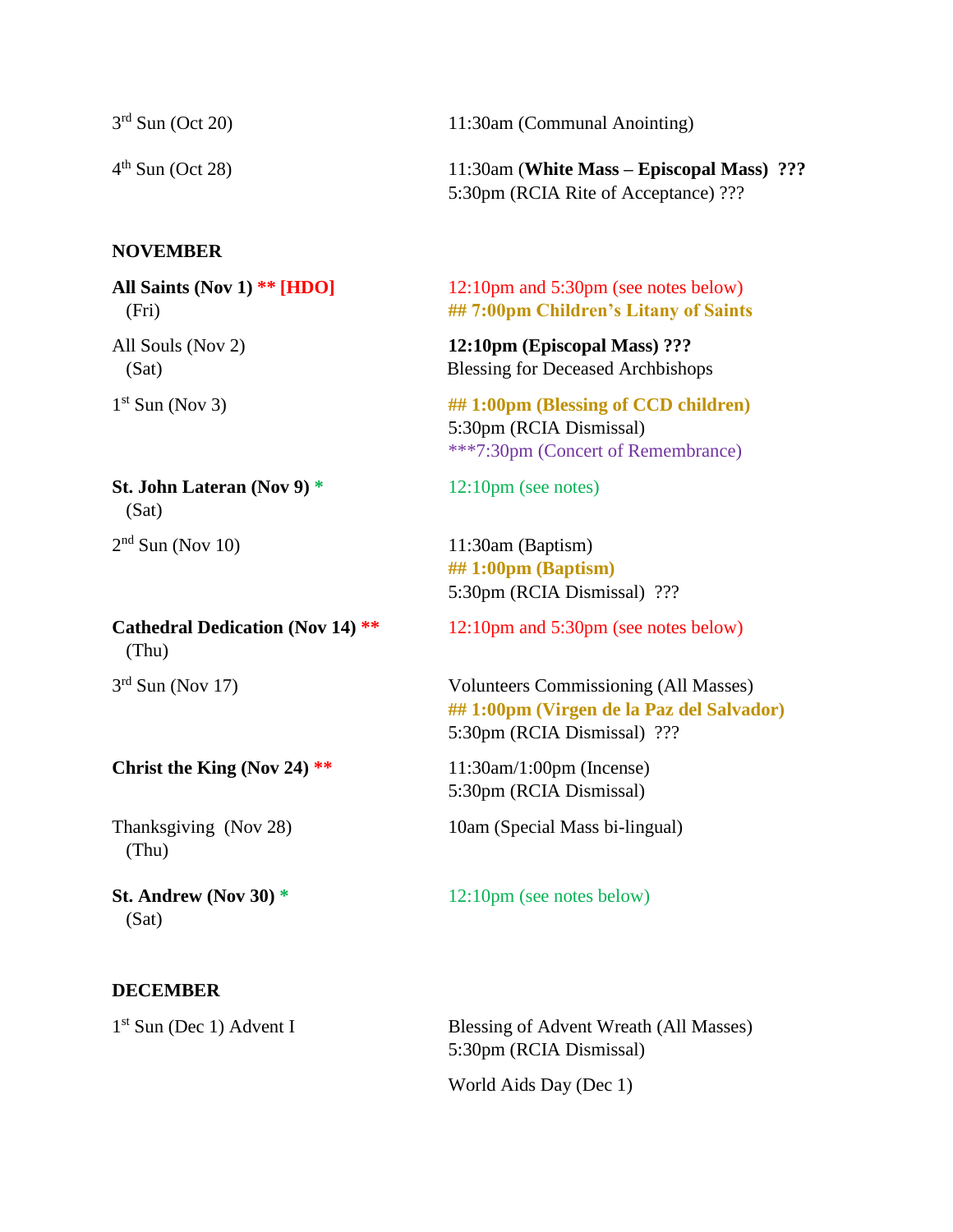#### **Immaculate Conception (Dec 8) \*\*[HDO]**

Guadalupe (Dec 12) \* 12:10pm (see notes below)

3 rd Sun (Dec 15) Advent III 5:30pm (RCIA Dismissal)

Advent Penance Service (Dec 17) 12:10pm

 $4<sup>th</sup>$  Sun (Dec 22) Advent IV

(Wed) **10:00pm (Episcopal Mass)**

(Thu)

**St. John Evangelist (Dec 27)** \* 12:10pm (see notes below) (Fri)

(Sat)

(Sun)

(Sun) Advent II 11:30am (Baptism) 5:30pm (RCIA Dismissal) Lighting of  $2<sup>nd</sup>$  Candle (all Masses)

 (Thu) **## 7:00pm (Episcopal Mass Bishop Dorsonville presides / bi-lingual)**

 (Gaudete) \*\*\*7:30pm (Schola Lessons & Carols) Lighting of 3rd Candle (all Masses)

Lighting of  $4<sup>th</sup>$  Candle (all Masses)

**Christmas \*\* [HDO]** \*\*\* 9:45pm (Schola prelude)

11:30am/1:00pm (Incense) **## 1:00pm (Blessing of Family Christ Images)**

**St. Stephen (Dec 26)** \* 12:10pm (see notes below)

**Holy Innocents (Dec 28)** \* 12:10pm (see notes below)

**Holy Family (Dec 29) \*** All Masses (Blessing of Families)